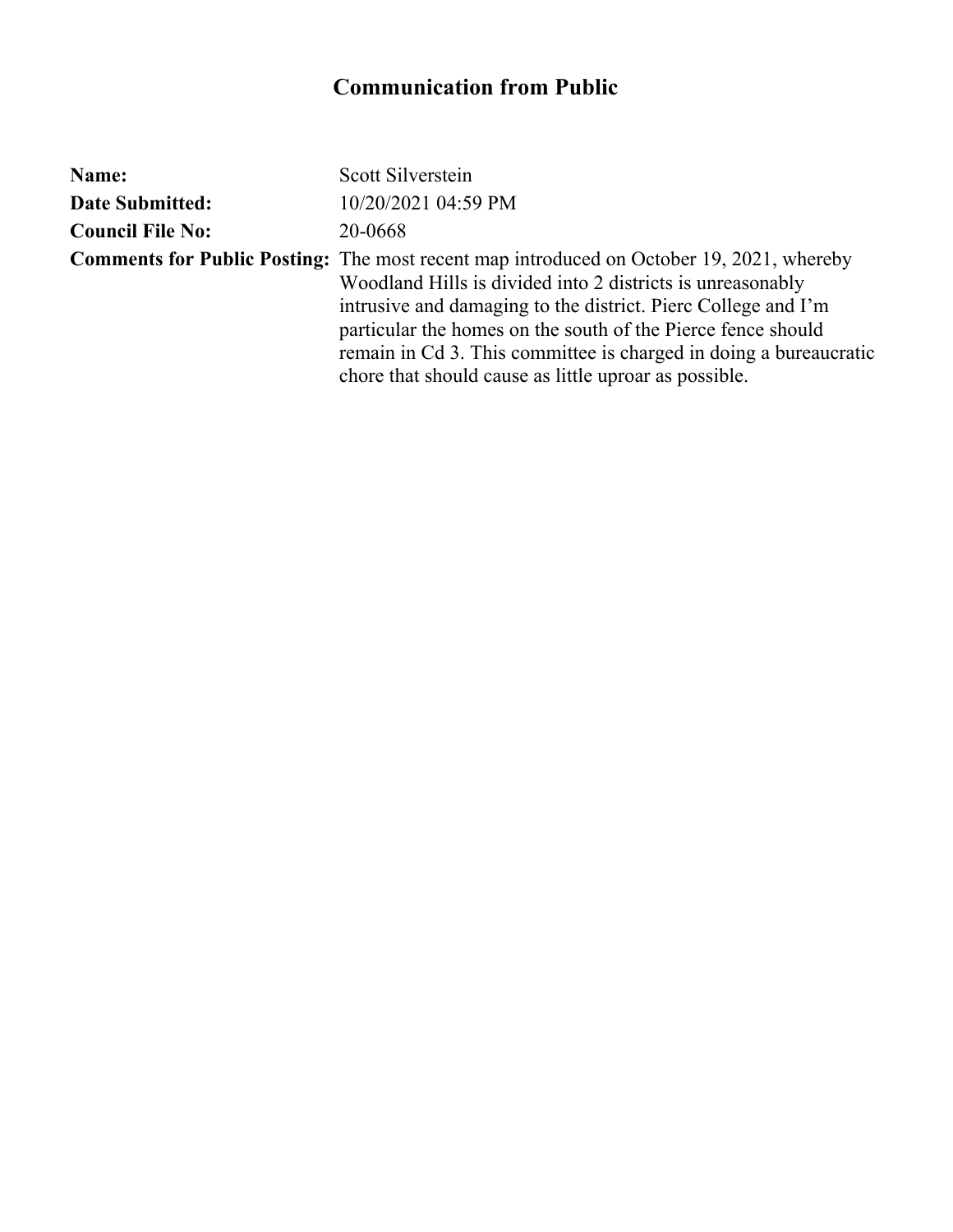| Name:                   | Kenneth R Kendall                                                                                                                                                                                                                                                                                                                                                                                                                                                                                                                                                                                                                                                                                                                                                                                                                                                                                                                                                                                                                                                                                                                                                                                                                                                                                                                                                                                                                                                                                                                                                                                                                                                                                                                                                                                          |
|-------------------------|------------------------------------------------------------------------------------------------------------------------------------------------------------------------------------------------------------------------------------------------------------------------------------------------------------------------------------------------------------------------------------------------------------------------------------------------------------------------------------------------------------------------------------------------------------------------------------------------------------------------------------------------------------------------------------------------------------------------------------------------------------------------------------------------------------------------------------------------------------------------------------------------------------------------------------------------------------------------------------------------------------------------------------------------------------------------------------------------------------------------------------------------------------------------------------------------------------------------------------------------------------------------------------------------------------------------------------------------------------------------------------------------------------------------------------------------------------------------------------------------------------------------------------------------------------------------------------------------------------------------------------------------------------------------------------------------------------------------------------------------------------------------------------------------------------|
| <b>Date Submitted:</b>  | 10/21/2021 09:50 AM                                                                                                                                                                                                                                                                                                                                                                                                                                                                                                                                                                                                                                                                                                                                                                                                                                                                                                                                                                                                                                                                                                                                                                                                                                                                                                                                                                                                                                                                                                                                                                                                                                                                                                                                                                                        |
| <b>Council File No:</b> | 20-0668                                                                                                                                                                                                                                                                                                                                                                                                                                                                                                                                                                                                                                                                                                                                                                                                                                                                                                                                                                                                                                                                                                                                                                                                                                                                                                                                                                                                                                                                                                                                                                                                                                                                                                                                                                                                    |
|                         | <b>Comments for Public Posting:</b> Dear Redistricting Committee, I am opposed to removing Pierce<br>College from Council District 3. This appears to be a political real<br>estate grab and serves no purpose, other than to reduce the<br>effectiveness of interactions between the College and all<br>neighbors directly adjacent to the south of the campus. As a<br>reminder, Pierce College does not have any residents on their site<br>and the college is used by Taft High School (in CD3) as the<br>location for their water polo and all cross country track activities.<br>The Orange Line is a better dividing line as it will keep my<br>community intact. Also, I live on Aetna Street in Woodland Hills<br>and the suggestion of splitting the north side of Aetna Street and<br>Exhibit Place from the south side of these small streets, to be<br>moved out of CD3 and linked separately with the Pierce College<br>redistricting move, will disrupt our neighborhood in how we<br>interact with our city representative. I am the elected residential<br>representative of this area with the Woodland Hills-Warner Center<br>Neighborhood Council, and was elected by my community and<br>neighbors to represent them with issues in our community. To<br>best serve my neighbors, we need to keep Pierce College and the<br>entire Carlton Terrace neighborhood intact. How do I serve the<br>community that elected me to represent them, if my specific area<br>is split between two City Districts. Therefore, it is imperative that<br>our entire area in Woodland Hills needs to be served within the<br>same City District. It is unacceptable to suggest this reallocation<br>and split of Council District for my community. This MUST be<br>removed from your consideration. |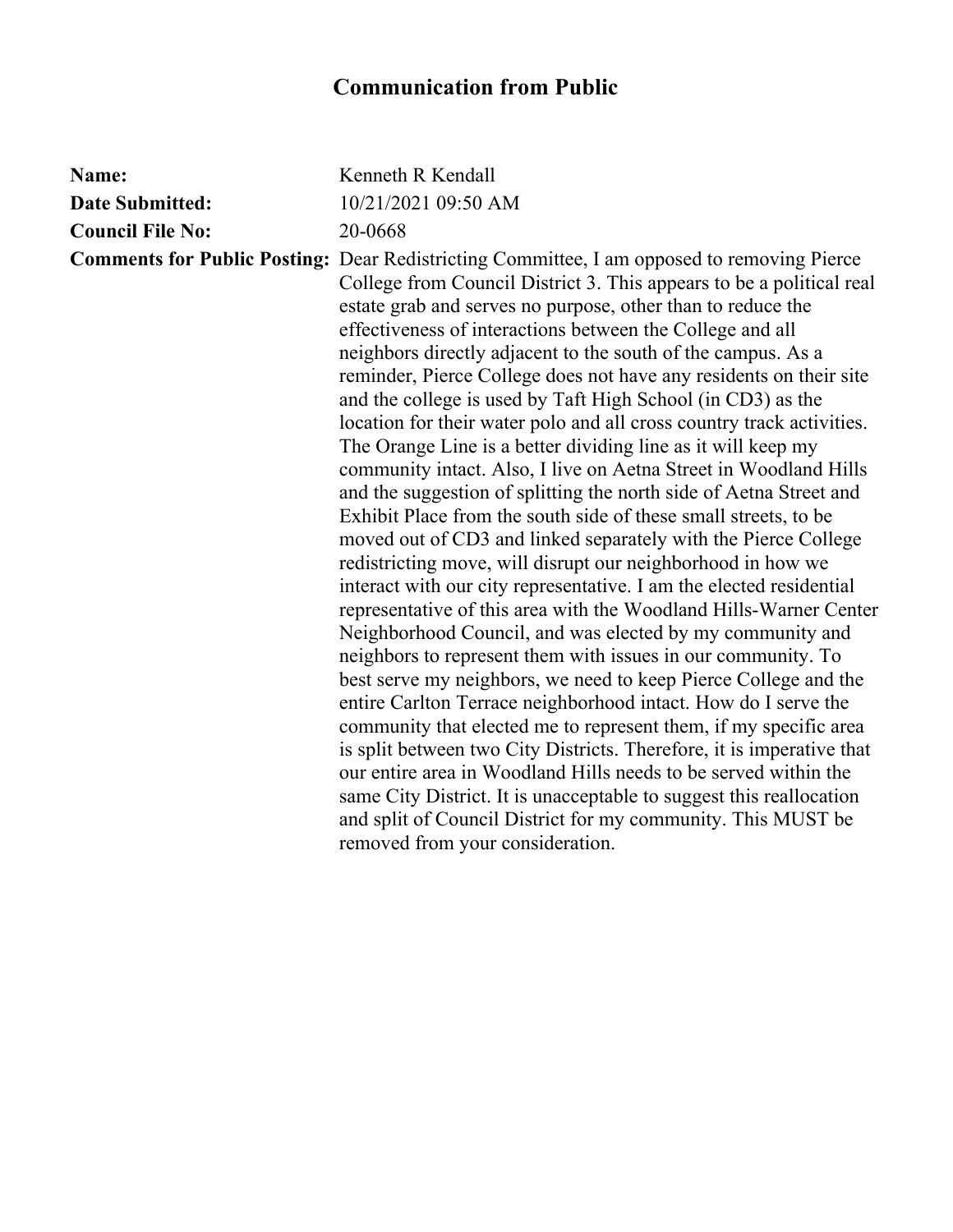| Name:                   |                                                                                                                                                                                                                                                                                                                                                                                                                                                                                                                                                                                                           |
|-------------------------|-----------------------------------------------------------------------------------------------------------------------------------------------------------------------------------------------------------------------------------------------------------------------------------------------------------------------------------------------------------------------------------------------------------------------------------------------------------------------------------------------------------------------------------------------------------------------------------------------------------|
| <b>Date Submitted:</b>  | 10/21/2021 10:04 AM                                                                                                                                                                                                                                                                                                                                                                                                                                                                                                                                                                                       |
| <b>Council File No:</b> | 20-0668                                                                                                                                                                                                                                                                                                                                                                                                                                                                                                                                                                                                   |
|                         | <b>Comments for Public Posting:</b> I am opposed to removing Pierce college from council District 3.<br>This is ridiculous, and serves no purpose but to reduce interaction<br>between Pierce College and its most immediate neighbors. The<br>Orange Line is much more reasonable, logical and non-political<br>dividing line. As it is now, one side of my Street would be<br>divided from the other, both a stone's throw from Pierce college.<br>This clearly-defined neighborhood of Carlton Terrace and its<br>immediate neighbor Pierce College, must remain intact in terms of<br>representation. |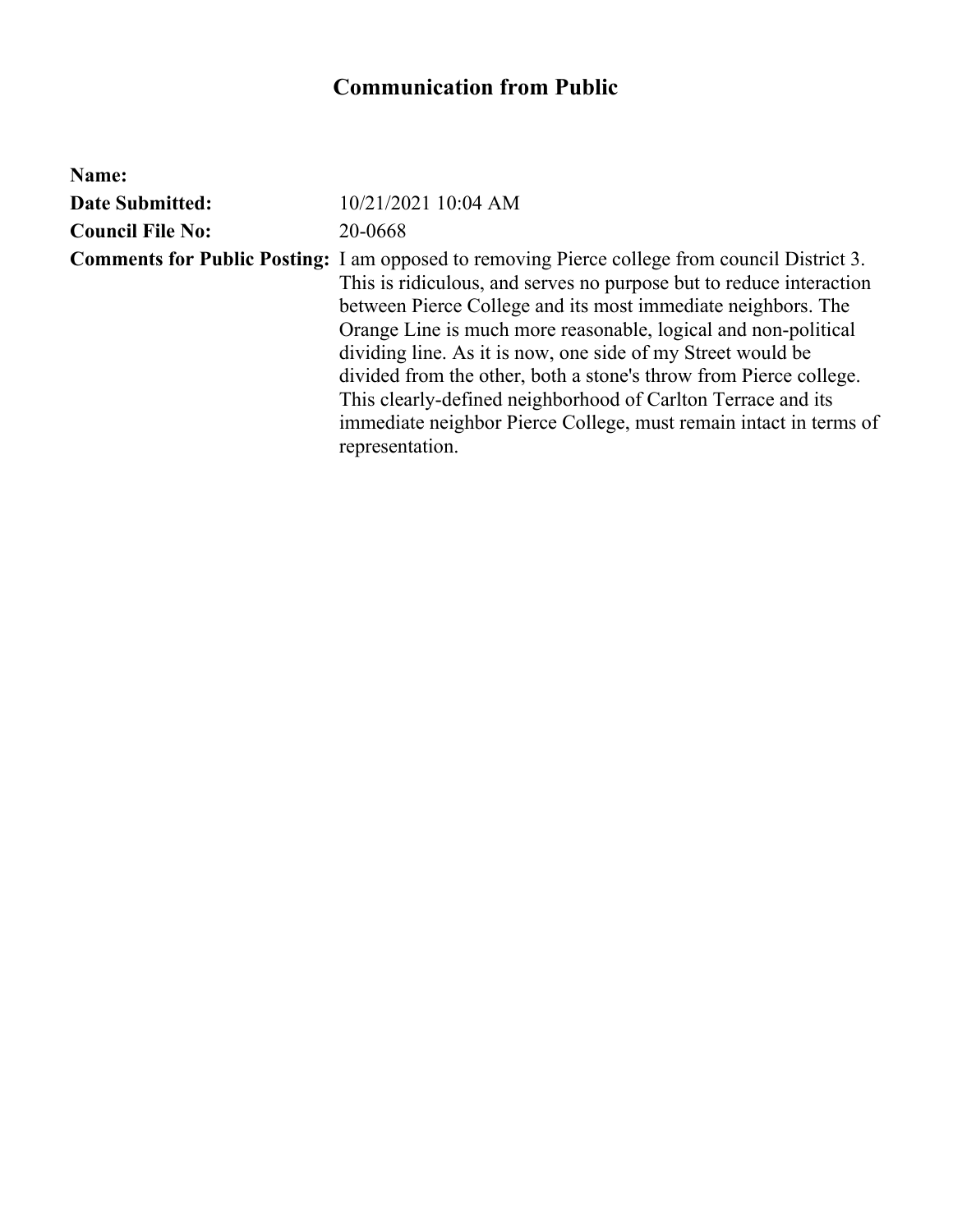| Name:                   | <b>Margaret Peters</b>                                                                                                                                                                                                                                                                                                                                                                                                                                                                                                                                                                                                                                                                                                                                                               |
|-------------------------|--------------------------------------------------------------------------------------------------------------------------------------------------------------------------------------------------------------------------------------------------------------------------------------------------------------------------------------------------------------------------------------------------------------------------------------------------------------------------------------------------------------------------------------------------------------------------------------------------------------------------------------------------------------------------------------------------------------------------------------------------------------------------------------|
| <b>Date Submitted:</b>  | 10/21/2021 11:33 AM                                                                                                                                                                                                                                                                                                                                                                                                                                                                                                                                                                                                                                                                                                                                                                  |
| <b>Council File No:</b> | 20-0668                                                                                                                                                                                                                                                                                                                                                                                                                                                                                                                                                                                                                                                                                                                                                                              |
|                         | <b>Comments for Public Posting:</b> As a longtime resident of Council District (CD) 8, I request that<br>the City Council, during the redistricting process, exercise its<br>responsibility to reinstate key land assets back to CD8. A decade<br>ago, Exposition Park and The University of Southern California<br>(USC) were among some of the assets stripped from the district<br>and the results of this action continues to negatively impact the<br>community. The residents of CD 8 have suffered long enough by<br>the absence of a sound tax base and by the lack of progress in<br>development and the community blight that comes with it. My ask<br>is simple, be a champion of equity and return USC and<br>Exposition Park, in their entirety, to Council District 8! |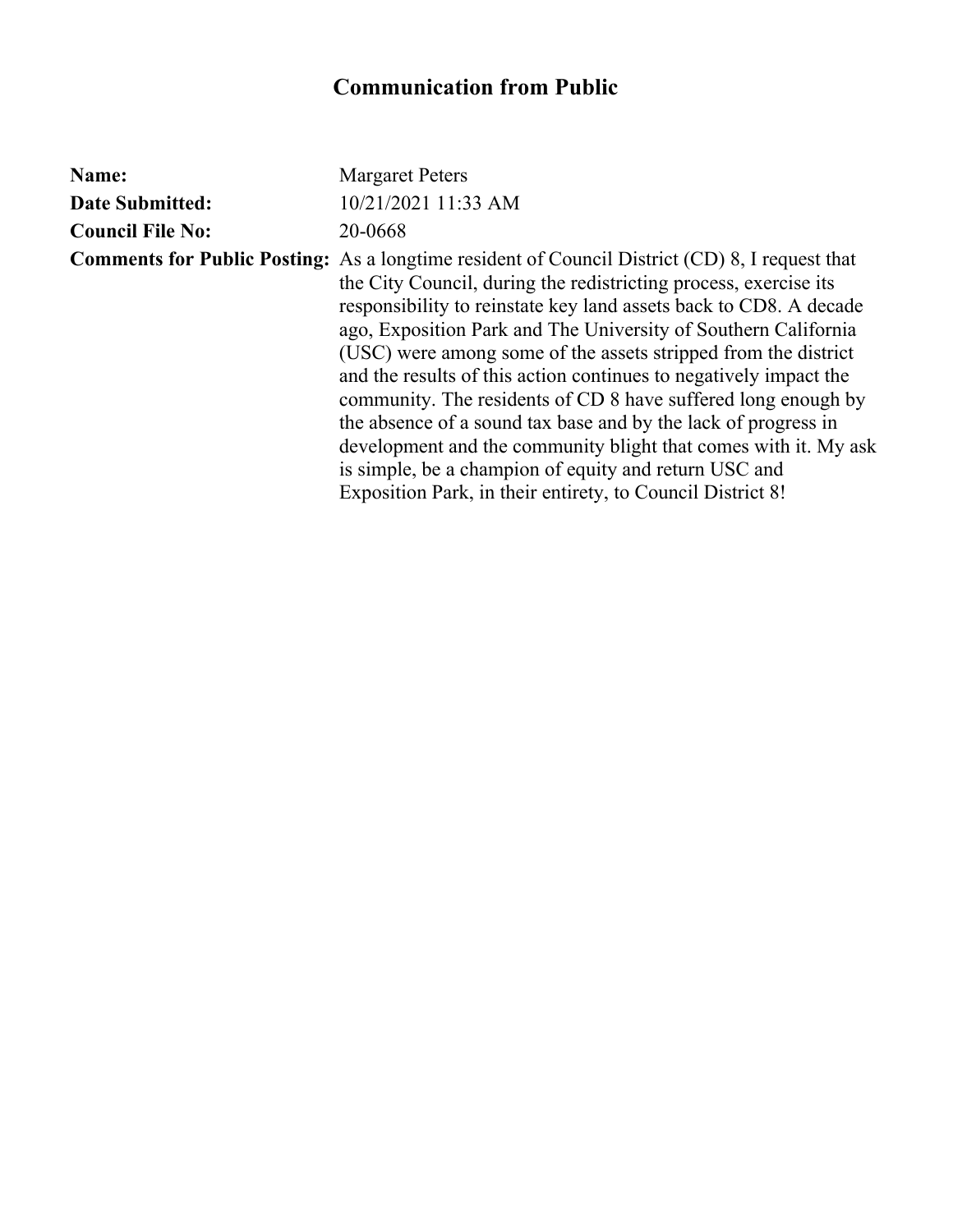| Name:                   | Jonathan GIlliam                                                                                                                                                                                                                                                                                                                                                                                                                                                                                                                                                                                                                                                                                                                                                                                                                                                                                                                                                                          |
|-------------------------|-------------------------------------------------------------------------------------------------------------------------------------------------------------------------------------------------------------------------------------------------------------------------------------------------------------------------------------------------------------------------------------------------------------------------------------------------------------------------------------------------------------------------------------------------------------------------------------------------------------------------------------------------------------------------------------------------------------------------------------------------------------------------------------------------------------------------------------------------------------------------------------------------------------------------------------------------------------------------------------------|
| <b>Date Submitted:</b>  | 10/21/2021 12:06 PM                                                                                                                                                                                                                                                                                                                                                                                                                                                                                                                                                                                                                                                                                                                                                                                                                                                                                                                                                                       |
| <b>Council File No:</b> | 20-0668                                                                                                                                                                                                                                                                                                                                                                                                                                                                                                                                                                                                                                                                                                                                                                                                                                                                                                                                                                                   |
|                         | <b>Comments for Public Posting:</b> The proposed map is absurd. Frankly the proposed border<br>between CD 2or4 and CD 3 looks like a blatant attempt to<br>separate some existing open spaces at Pierce College and Balboa<br>park into a voting district that would likely support higher density<br>housing. The separation of Pierce college from woodland hills<br>using a residential street in which one half of Aetna St & Exhibit<br>place will be in a different district than their neighbors across the<br>street is absurd. The natural dividing line for the area is clearly the<br>Orange line. The same is very much true for the portion of Encino<br>that has been sliced away from CD3 using the 101 instead of the<br>River. The interests of each of the neighborhoods and open spaces<br>removed from CD3 is quite clearly more aligned with the<br>proposed CD3 than the proposed 2 or 4 district in the west central<br>valley. We are firmly opposed to this map. |